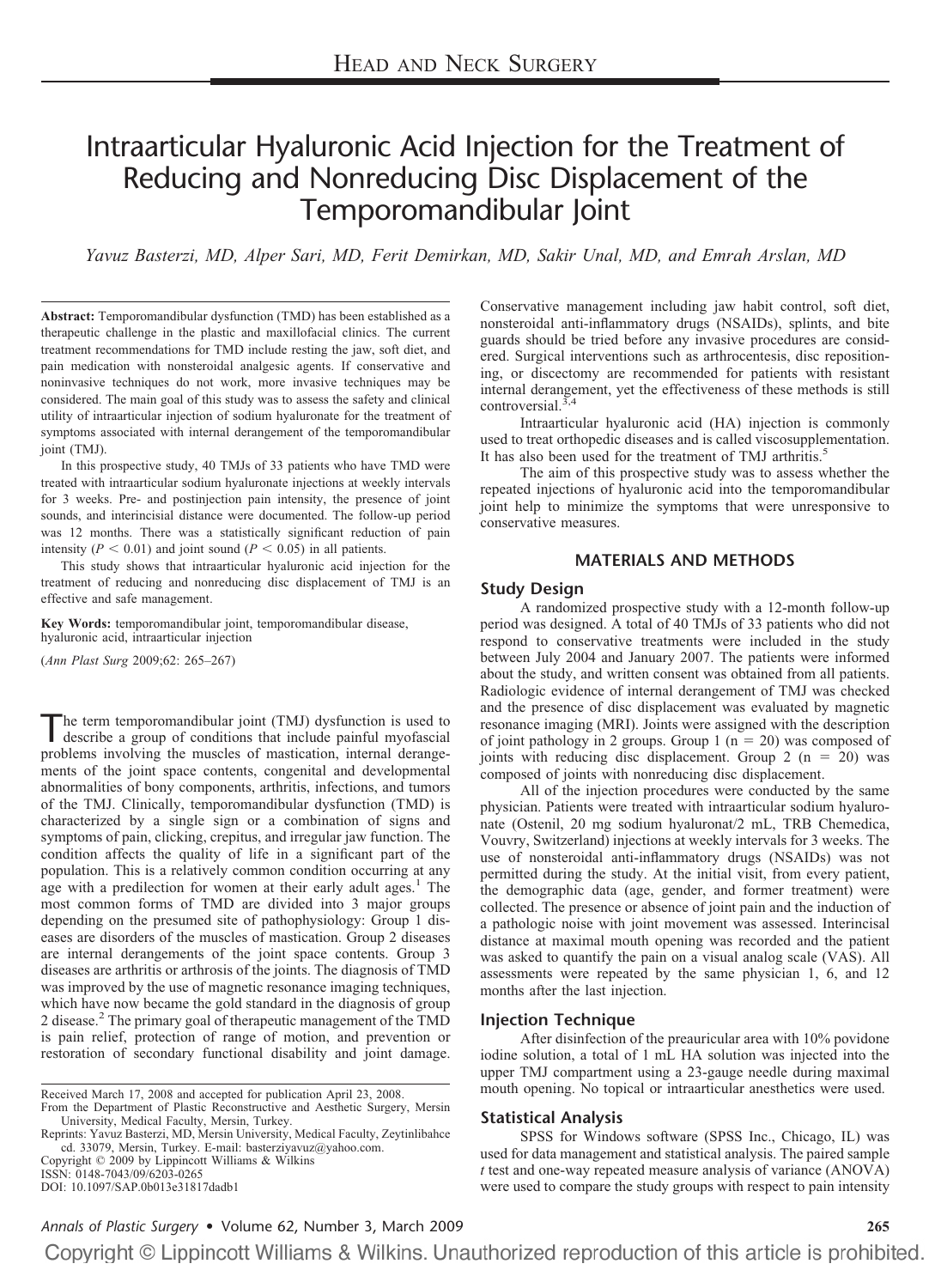and mouth opening measurements. The Wilcoxon signed rank test was performed for groups to test for changes of joint sound. The level of significance was set at 0.05 for all statistical tests.

#### **RESULTS**

All patients included in the study were followed for a period of 12 months. No complications were observed due to intraarticular injection except for minor local reactions, including temporary swelling, warmth and pain at the injection site. Detailed data about patient demographics, clinical presentations, and outcomes are presented in Tables 1 through 3.

#### **Group 1 (Joints With Reducing Disc Displacement)**

Patient ages ranged from 16 to 52 years, with a mean age of  $28.3 \pm 9.3$  years. Two of the patients were male, and 13 were female. Before any injection, the mean VAS score was  $6.80 \pm 1.70$ . At the final follow up, the median score was  $2.75 \pm 1.55$  (Fig. 1). The difference among the 2 values was statistically significant  $(P <$ 0.01). Initial measurements of maximal mouth opening revealed a range between 2.70 cm and 4.80 cm, with a mean of  $3.76 \pm 0.64$  cm. At the end of the study, the same measurements were repeated and interincisal distance ranged between 3.00 cm and 4.70 cm, with a mean of  $3.88 \pm 0.51$  cm. The difference between the 2 measurements was not statistically significant ( $P > 0.05$ ). Twenty joints had pathologic sounds (16 cases with clicking and 4 cases with crepitation) at the first examination. After the treatment only 11 joints had

| <b>TABLE 1.</b> Demographic Data of Patients | Group 1          | Group 2         |
|----------------------------------------------|------------------|-----------------|
| Patients (n)                                 | 15               | 18              |
| Joint $(n)$                                  | 20               | 20              |
| Female/male (n)                              | 13/2             | 16/2            |
| Mean age in years                            | 28.3 $(\pm 9.3)$ | 34.8 $(\pm 14)$ |

Group 2, joints with nonreducing disc displacement.



**FIGURE 1.** VAS variables of both groups during the follow-up period. Group 1, joints with reducing disc displacement; group 2, joints with nonreducing disc displacement.

a pathologic sound (10 cases with clicking and 1 case with crepitation) ( $P < 0.05$ ).

### **Group 2 (Joints With Nonreducing Disc Displacement)**

Patient ages ranged from 16 to 55 years, with a mean age of  $34.83 \pm 14$  years. The female-to-male ratio in this group was 16 women versus 2 men. Before any injection the mean VAS score was 7.60  $\pm$  1.50. At the final follow up, the mean score was 2.70  $\pm$  1.38. The difference between the 2 values was statistically significant (*P*  $<$  0.01). Initial measurements of the interincisal distance during maximal mouth opening in all patients revealed a range between 2.50 cm and 5.00 cm, with a mean of  $3.32 \pm 0.60$  cm. At the end of the study, the same measurements were repeated and interincisal distance ranged between 2.50 cm and 5.00 cm, with a mean of 3.47  $\pm$  0.59 cm. The difference between the 2 measurements was not statistically significant ( $P > 0.05$ ). At the initial consultation, crepitation was noted on 8 joints, whereas 12 joints had no pathologic sounds. After the treatment, no pathologic joint sounds were detected in any of the joints ( $P < 0.05$ ).

|                 | <b>TABLE 2.</b> Results of Group 1 (Joints With Reducing Disc Displacement) |                   |                   |                       |  |
|-----------------|-----------------------------------------------------------------------------|-------------------|-------------------|-----------------------|--|
|                 | Preinjection                                                                | 1 Month           | 6 Months          | 12 Months             |  |
| <b>VAS</b>      | 6.80 $(\pm 1.70)$                                                           | 3.95 $(\pm 1.95)$ | 2.60 $(\pm 1.63)$ | $2.75 \ (\pm 1.55)^*$ |  |
| Mouth opening   | 3.76 $(\pm 0.64)$                                                           | $3.77 (\pm 0.57)$ | 3.88 $(\pm 0.49)$ | 3.88 $(\pm 0.51)$ **  |  |
| Clicking $(n)$  | 16                                                                          | 13                | 10                | $10***$               |  |
| Crepitation (n) | 4                                                                           | $\theta$          | $\theta$          | 1****                 |  |
| No sound $(n)$  |                                                                             |                   | 10                | 9                     |  |

VAS indicates visual analog scale score.

 $*P < 0.01$ ;  $**P > 0.05$ ;  $***P < 0.05$ ;  $***P < 0.05$ .

|               | <b>TABLE 3.</b> Results of Group 2 (Joints With Nonreducing Disc |  |  |  |  |  |
|---------------|------------------------------------------------------------------|--|--|--|--|--|
| Displacement) |                                                                  |  |  |  |  |  |

|                 | Preinjection      | 1 Month           | <b>6 Months</b>   | 12 Months            |  |
|-----------------|-------------------|-------------------|-------------------|----------------------|--|
| VAS             | 7.60 $(\pm 1.50)$ | 4.45 $(\pm 2.08)$ | 3.30 $(\pm 1.34)$ | $2.70~(\pm 1.38)^*$  |  |
| Mouth opening   | 3.32 $(\pm 0.60)$ | 3.38 $(\pm 0.58)$ | 3.42 $(\pm 0.58)$ | 3.47 $(\pm 0.59)$ ** |  |
| Clicking $(n)$  |                   | $_{0}$            |                   |                      |  |
| Crepitation (n) | 8                 |                   | $\theta$          | $0***$               |  |
| No sound $(n)$  | 12                |                   | 20                | 20                   |  |

VAS indicates visual analog scale score.

 $*P < 0.01$ ;  $*P > 0.05$ ;  $**P < 0.05$ .

**266** *© 2009 Lippincott Williams & Wilkins*

Copyright © Lippincott Williams & Wilkins. Unauthorized reproduction of this article is prohibited.